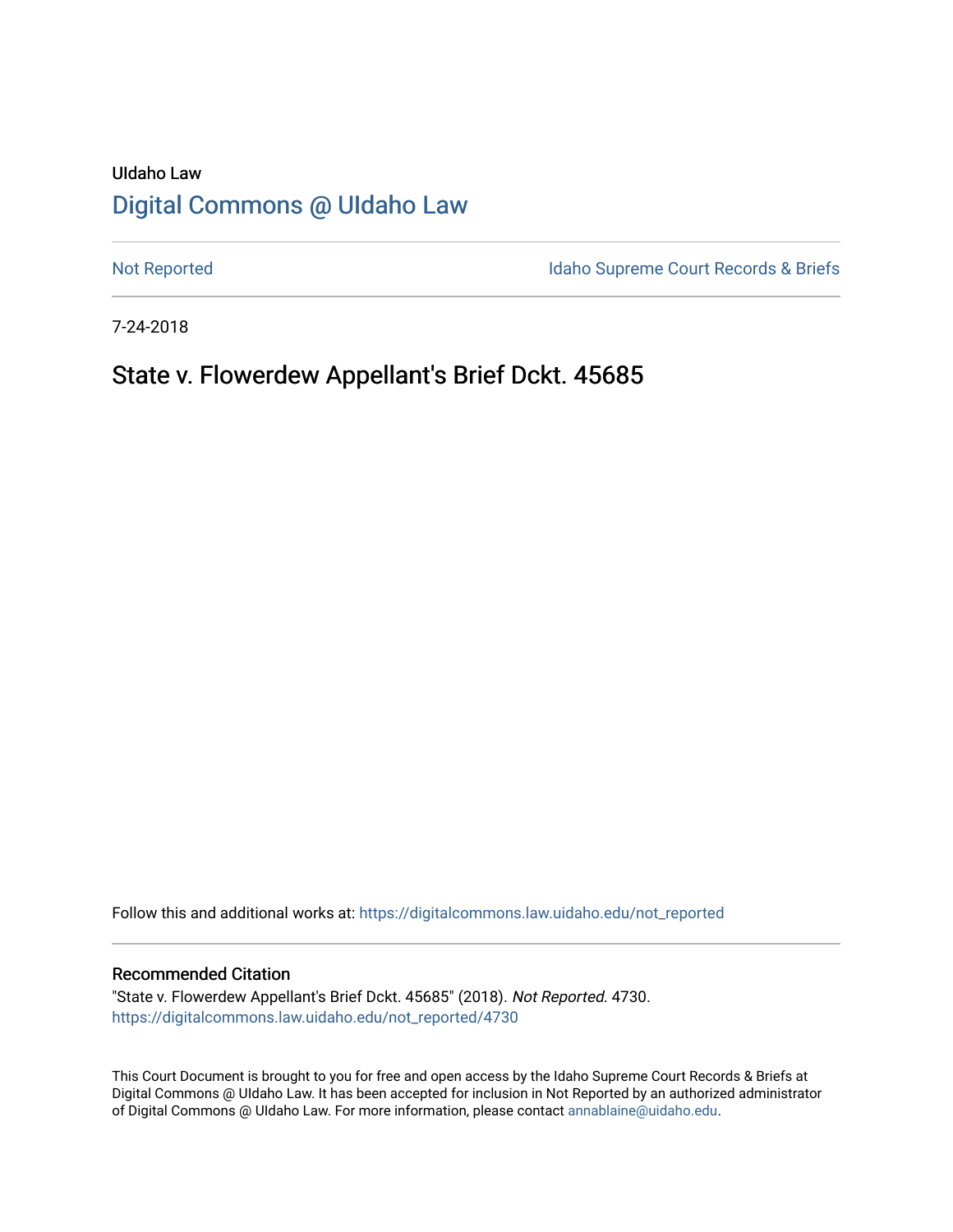Electronically Filed 7/24/2018 10:27 AM Idaho Supreme Court Karel Lehrman, Clerk of the Court By: Brad Thies, Deputy Clerk

ERIC D. FREDERICKSEN State Appellate Public Defender I.S.B. #6555

KIMBERLY A. COSTER Deputy State Appellate Public Defender I.S.B. #4115 322 E. Front Street, Suite 570 Boise, Idaho 83702 Phone: (208) 334-2712 Fax: (208) 334-2985 E-mail: documents@sapd.state.id.us

### IN THE SUPREME COURT OF THE STATE OF IDAHO

| NOS. 45685, 45686 & 45687                       |
|-------------------------------------------------|
| KOOTENAI COUNTY NOS.                            |
| CR 2017-10093, CR 2017-11162<br>& CR 2017-11188 |
| <b>APPELLANT'S BRIEF</b>                        |
|                                                 |

## STATEMENT OF THE CASE

#### Nature of the Case

During a psychotic episode triggered by a month-long methamphetamine binge, Tanner Dean Flowerdew grew paranoid, believing government agents were out to get him, and were watching him from the vacant house across the street. He broke into the house to see what they were up to, and he was later caught leaving the area in a stolen car. After being arrested and taken to jail, he tried digging himself out, twice. Pursuant to an agreement, Mr. Flowerdew pled guilty to possession of a stolen vehicle, burglary, attempted escape, and injury to the jail. The district court sentenced Mr. Flowerdew to an aggregate prison term of fifteen years, with ten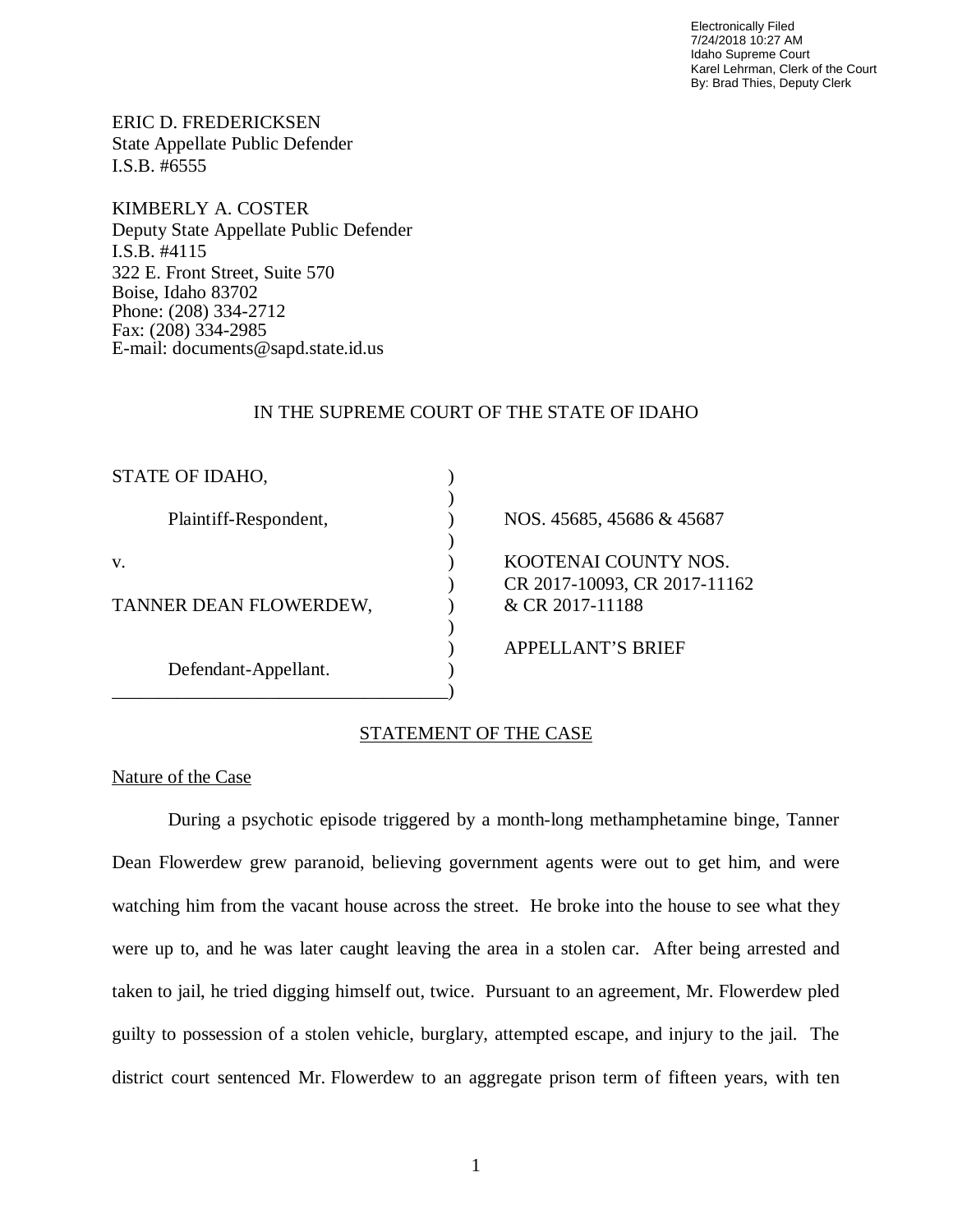years fixed. The court later restructured his sentences, pursuant to Rule 35, to run them all concurrently, for an aggregate prison term of ten years, with five years fixed.

On appeal, Mr. Flowerdew asserts that in light of his severe drug addiction and his mental health disorders, his sentence is excessive and unreasonable, and that the district court abused its discretion by declining to retain jurisdiction, and by not further reducing the fixed portions of his sentences.

#### Statement of the Facts and Course of Proceedings

Mr. Flowerdew was living in an apartment with several others, having recently been introduced to methamphetamine and opioids, just three months prior to committing these crimes.  $(PSI, pp.10, 22.)$  $(PSI, pp.10, 22.)$  $(PSI, pp.10, 22.)$ <sup>1</sup> He had struggled with alcohol addiction in the past, but these illegal substances were new to him. (PSI, pp.10, 22.) He had begun by smoking the meth, but after a month he was using it intravenously, and then was using it three to four times a day. (PSI, p.10.) He developed psychotic behaviors and became extremely paranoid and became convinced government agents and informants were out to get him. (PSI, pp.10, 22.) He believed the vacant rental house across the street was being used as a "dug out" by federal law enforcement. (PSI, pp.10, 22.) He decided to break in to find out "what they were up to," and he also took several items. (PSI, pp.9, 22.) High on meth and driving a stolen car, he was stopped, arrested, and taken to the Kootenai County jail. (PSI, p.8.) He remained in a psychotic, delusional state at the jail, believing that his jailers were "in on it," and he tried chipping his way out of his cell, twice. (PSI, pp.9, 11, 42, 97.)

<span id="page-2-0"></span><sup>&</sup>lt;sup>1</sup> Citations to the Presentence Investigation Report and attached materials will use the designation "PSI" and will include the page numbers associated with the 102-page electronic file containing those documents.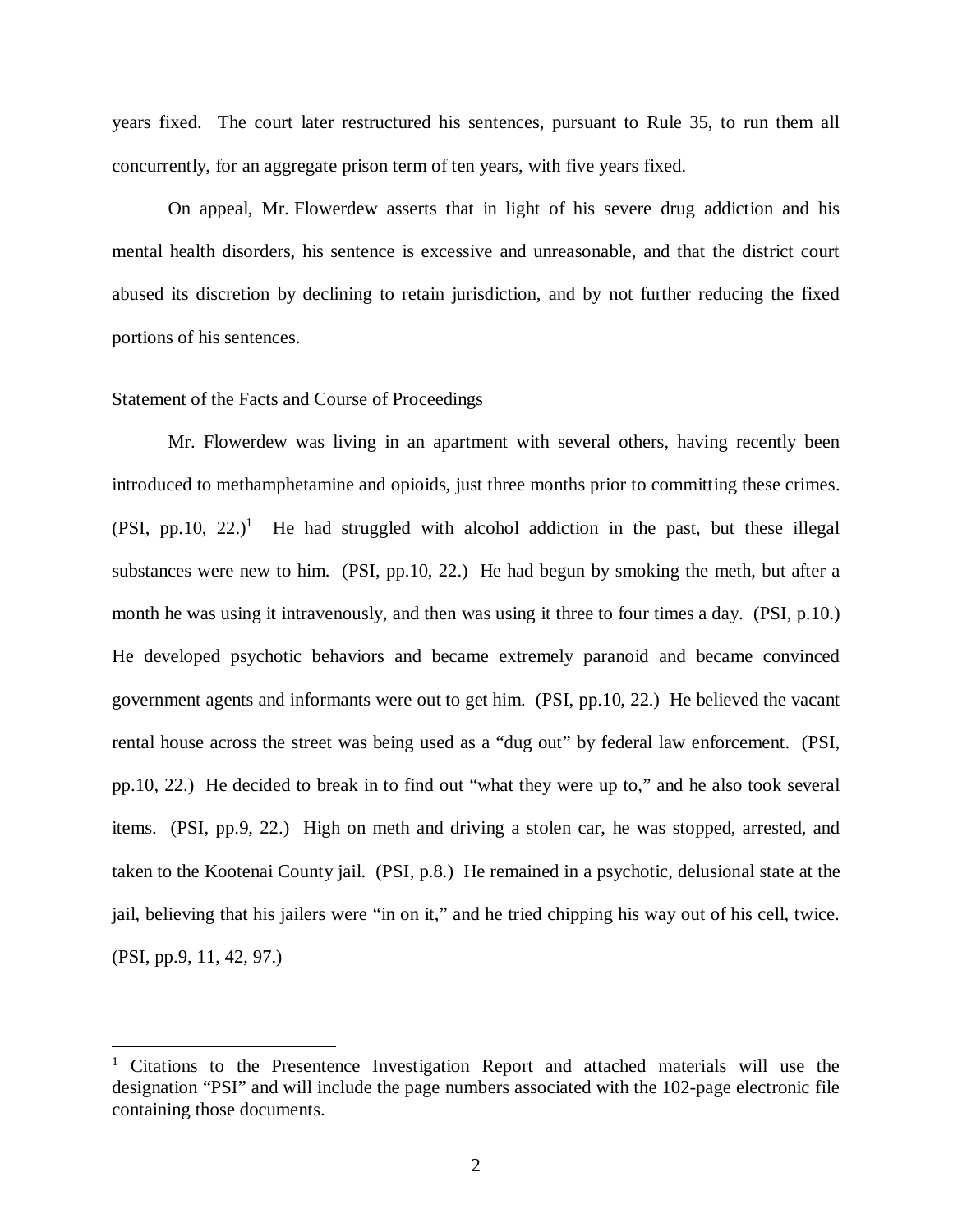Based on these events, the State charged Mr. Flowerdew with eight felonies and several misdemeanors. (R., pp.53, 163 254.) Pursuant to an agreement with the State, Mr. Flowerdew plead guilty to four counts in three of the cases: possession of a stolen vehicle (Appeal No.45685); burglary (Appeal #45685); and attempted escape and injury to jail property (Appeal #45687). (R., pp.179, 275; 8/10/17 Tr., p.15, L.2 – p.17, L.5.) In exchange, the State agreed to dismiss the remaining charges. (R., pp.50, 257, 259.) There was no agreement regarding sentencing. (R., pp.178, 288.)

In addition to the PSI, the district court ordered a psychological evaluation (PSE), pursuant to I.C. § 19-2522, which was the first professional mental health examination ever completed for Mr. Flowerdew. (PSI, p.1; 10/27/17 Tr., p.15. Ls.5-6.) The PSE report diagnosed Mr. Flowerdew with multiple mental health problems associated with the current charges, the most predominant being drug-induced psychotic disorder. (PSI, p.98.) The report concluded that, with medication, individual out-patient therapy, and prosocial supports, Mr. Flowerdew's risk of engaging in offending behaviors would be reduced "significantly." (PSI, p.99.)

At sentencing, Mr. Flowerdew asked the district court for concurrent sentences, with no more than two-years fixed, on all four counts; he also asked the court to retain jurisdiction so that he could undergo treatment demonstrate his rehabilitation potential in the recently-changed rider program. (10/27/17 Tr., p.16, L.1 – p.18, L.8.) The district court disregarded these requests and imposed an aggregate prison sentence of fifteen years, with ten years fixed, structured as follows: ten years, with five years fixed, for the burglary, and a concurrent fixed-five years for the stolen vehicle; consecutive to those sentences, a pair of concurrent fixed five-year terms for the escape and the injury to jail property. (10/27/17 Tr., p.26, Ls.7-24; R., pp.101, 194.)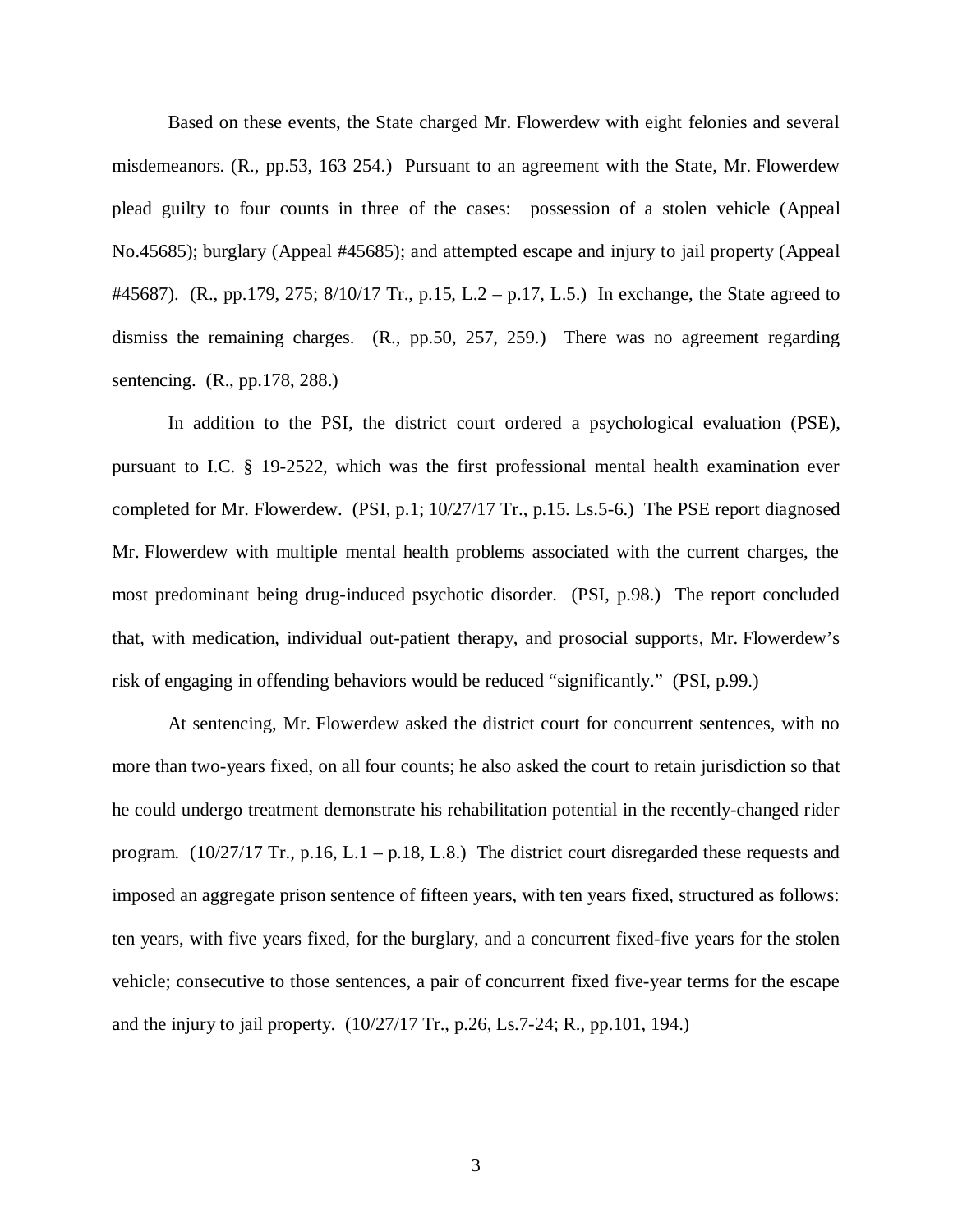Pursuant to Mr. Flowerdew's Rule 35 motion, the district court restructured the sentences, ordering that the sentences for each of the four counts run concurrently; the order resulted in reducing the overall, aggregate term to ten years' imprisonment, with five years fixed. (R., pp.124, 222, 319; 2/9/18 Tr., p.19, L.23 – p.21, L.1.) However, the district court denied Mr. Flowerdew's additional request to reduce the fixed portions of his individual sentences; he had originally requested fixed two-year terms. (*See* 2/9/18 Tr., p.19, L.23 – p.21, L.1; 10/27/17 Tr., p.16, L.1 – p.18, L.8; R., pp.124, 222, 319.)

Mr. Flowerdew timely appealed from the judgments entered in his cases. (R., pp.95, 98, 201, 295.) This Court thereafter ordered these appeals consolidated. (R., pp.95, 117, 216, 313.)

#### ISSUE

Did the district court abuse its discretion by sentencing Mr. Flower to an excessive prison term, and by declining to retain jurisdiction?

#### ARGUMENT

## The District Court Abused Its Discretion By Sentencing Mr. Flower To An Excessive Prison Term And By Declining To Retain Jurisdiction

A. Introduction

Mr. Flowerdew's criminal conduct in this case was driven by his serious drug addiction and his severe mental health disorders. The aggregate prison term ultimately imposed by the district court – ten years, with five years fixed – is excessive under the circumstances of these cases. Although the court had restructured its originally-imposed sentences, which provided some relief to Mr. Flowerdew, the district court abused its discretion by declining to further reduce the fixed portion of his sentences, as requested, and by declining to retain jurisdiction.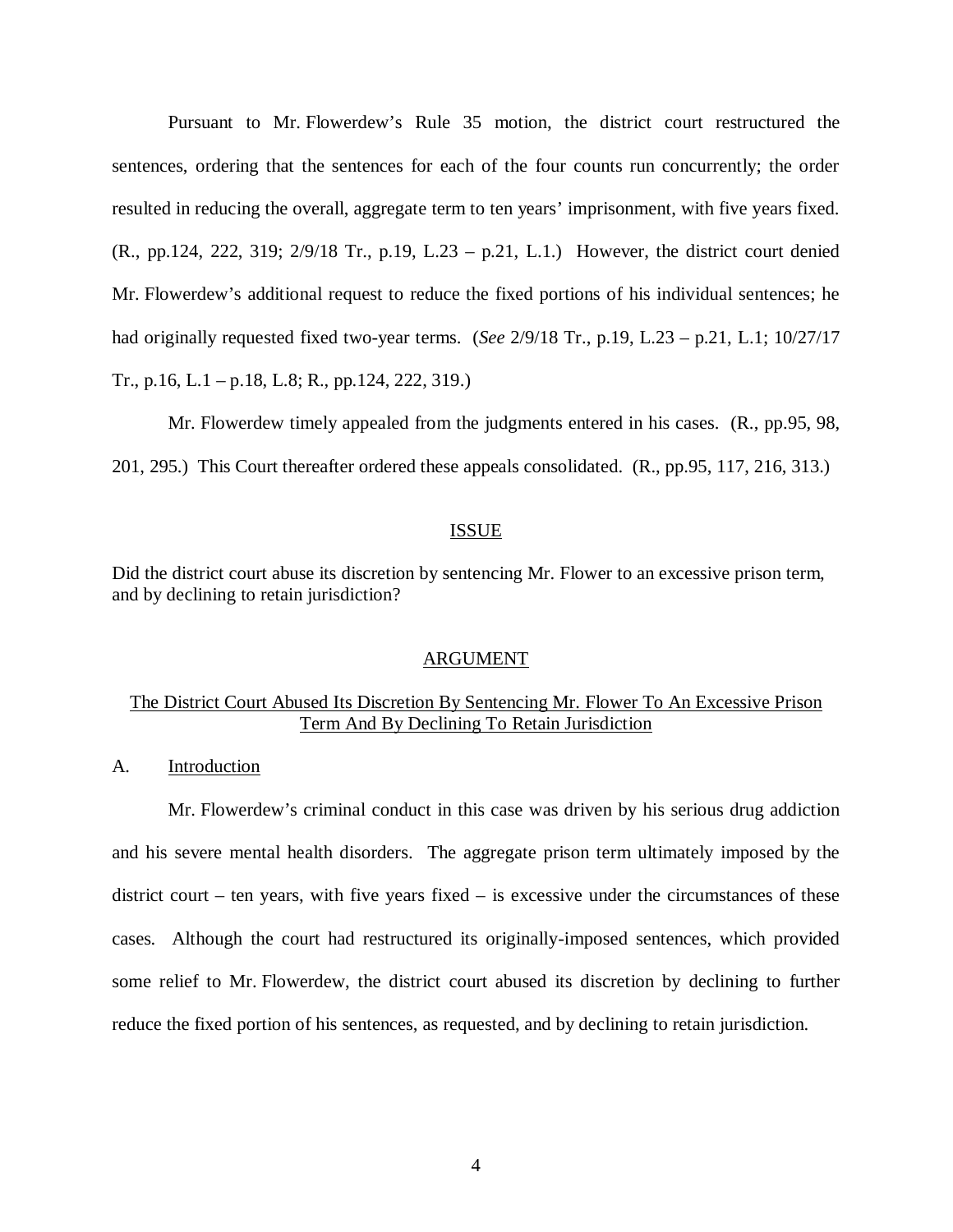#### B. Standard Of Review

When a defendant challenges his sentence as excessively harsh, the appellate court conducts an independent review of the record, taking into account "the nature of the offense, the character of the offender, and the protection of the public interest." *State v. Miller*, 151 Idaho 828, 834 (2011). The court reviews the district court's sentencing decisions for an abuse of discretion, which occurs if the district court has imposed sentences that are unreasonable, and thus excessive, "under any reasonable view of the facts." *State v. Strand*, 137 Idaho 457, 460 (2002); *State v. Toohill*, 103 Idaho 565, 568 (Ct. App. 1982). "A sentence is reasonable if it appears necessary to accomplish the primary objective of protecting society and to achieve any or all of the related goals of deterrence, rehabilitation, or retribution." *Miller*, 151 Idaho at 834.

In addition to imposing a sentence directly, the district court has the discretion to retain jurisdiction. *See* I.C. § 19–2601(4). The primary purpose of the retained jurisdiction program is to enable the trial court to obtain additional information regarding the defendant's rehabilitative potential and suitability for probation, and probation is the ultimate objective of a defendant who is on retained jurisdiction. *State v. Chapel,* [107 Idaho 193, 687 P.2d 583 \(Ct. App. 1984\);](https://1.next.westlaw.com/Link/Document/FullText?findType=Y&serNum=1984141470&pubNum=661&originatingDoc=I84eb9b6fcaed11e3b86bd602cb8781fa&refType=RP&originationContext=document&transitionType=DocumentItem&contextData=(sc.Search)) *State v. Toohill,* [103 Idaho 565, 567, 650 P.2d 707, 709 \(Ct. App. 1982\).](https://1.next.westlaw.com/Link/Document/FullText?findType=Y&serNum=1982139928&pubNum=661&originatingDoc=I84eb9b6fcaed11e3b86bd602cb8781fa&refType=RP&fi=co_pp_sp_661_709&originationContext=document&transitionType=DocumentItem&contextData=(sc.Search)#co_pp_sp_661_709) The sentencing court's refusal to retain jurisdiction may be an abuse of discretion if the court lacks sufficient information upon which to conclude whether the defendant is a suitable candidate for probation. *See State v. Jones*, 141 Idaho 673, 677 (Ct. App. 2005).

Once the trial court has imposed sentence, the court may grant a defendant's timely motion for a reduction of sentence pursuant to Idaho Criminal Rule 35. *See* I.C.R. 35(b). "A motion for reduction of sentence under I.C.R. 35 is essentially a plea for leniency, addressed to the sound discretion of the court." *State v. Knighton*, 143 Idaho 318, 319, 144 P.3d 23, 24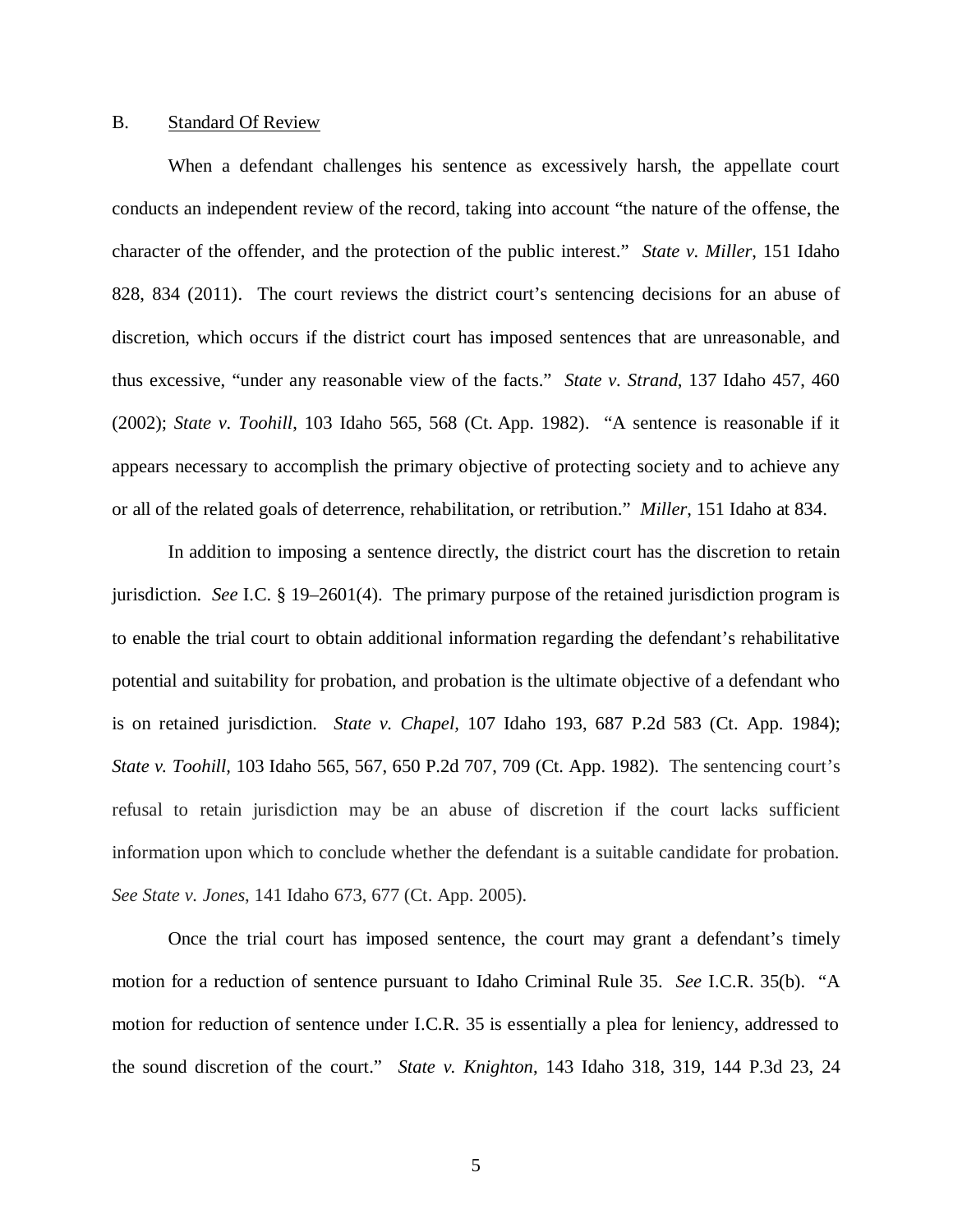(2006). In presenting a Rule 35 motion, the defendant must show that the sentence is excessive in light of new or additional information subsequently provided to the district court in support of the motion. *State v. Huffman*, 144 Idaho 201, 203, 159 P.3d 838, 840 (2007). In reviewing the grant or denial of a Rule 35 motion, the Court must "consider the entire record and apply the same criteria used for determining the reasonableness of the original sentence." *State v. Carter*, 157 Idaho 900, 903 (Ct. App. 2014).

## C. The District Court Abused Its Discretion By Imposing Excessive Sentences And By Declining To Retain Jurisdiction

Mr. Flowerdew was twenty-six years old at the time he was sentenced. (PSI, p.2.) Based on an independent examination of the record, this Court should conclude the district court abused its discretion because the court imposed sentences that are excessive, and therefore unreasonable, in light of Mr. Flowerdew's severe mental health problems and his serious addictions.

The evaluation ordered by the district court in this case was the first professional mental health examination ever completed for Mr. Flowerdew. (10/27/17 Tr., p.15. Ls.5-6.) The report, prepared by Dr. Heather Rehil-Crest, Pys.D., included multiple mental health diagnoses, including: Amphetamine-induced Psychosis Disorder; Post-Traumatic Stress Disorder; mild Anti-Social Personality Disorder; along with substance abuse and depression. (PSI, p.98.) Dr. Rehil-Crest concluded in her report that the drug-induced psychosis was the predominate mental health problem associated with Mr. Flowerdew's recent crimes (PSI, p.98.) She further explained that drug-triggered psychotic symptoms – hallucinations and delusions – continued for a period of time even after Mr. Flowerdew became sober, and would have extended through the time he was in the jail. (PSI, p.98.) Dr. Rehil-Crest concluded that anti-psychotic medication, if taken, could *fully* alleviate these symptoms. (PSI, p.98.)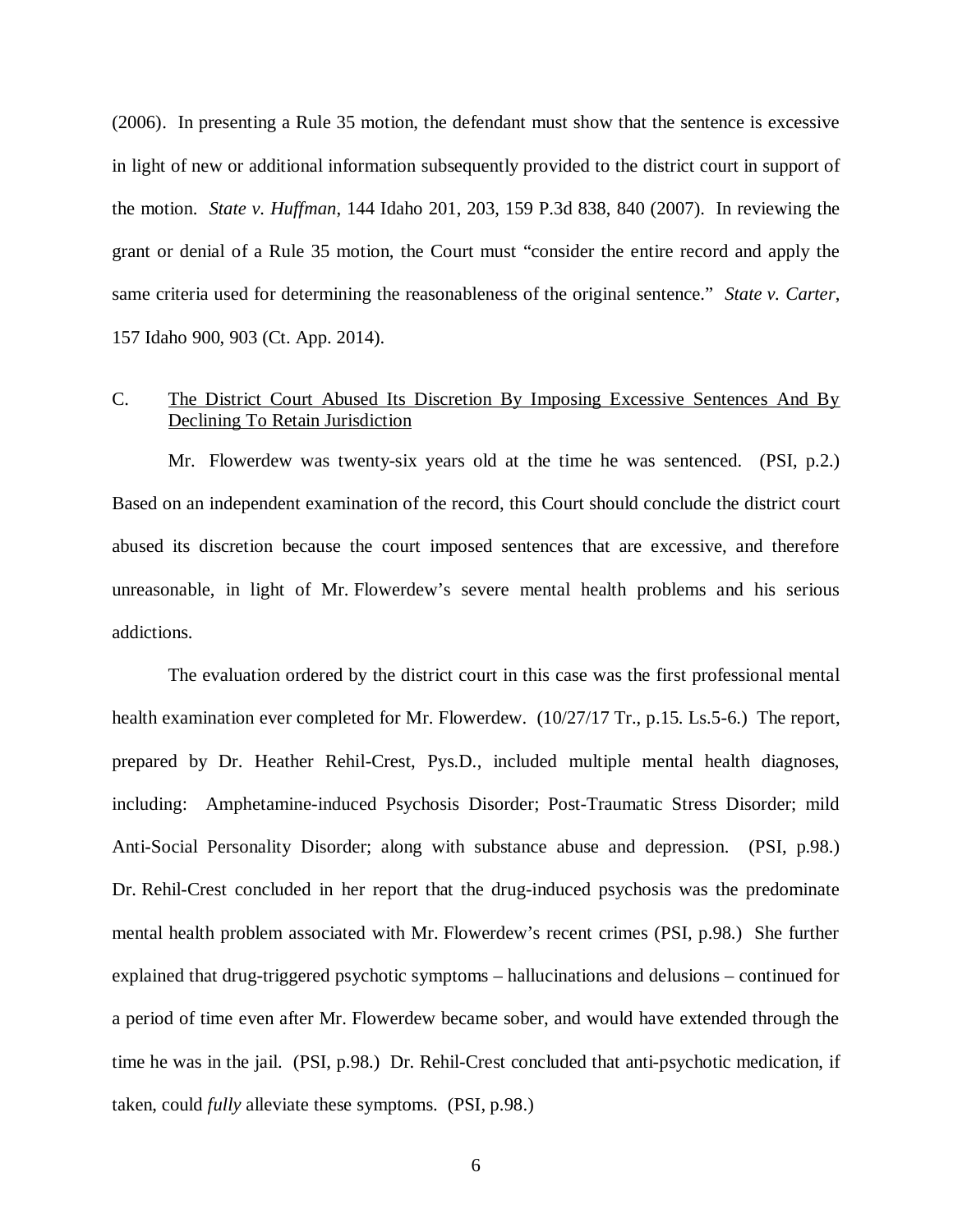In addition to treating Mr. Flowerdew's drug-induced psychosis, Dr. Rehil-Crest emphasized the need to treat the symptoms of his Post-Traumatic Stress Disorder (PTSD), which is a disorder that stems from Mr. Flowerdew's childhood trauma. (PSI, pp.99-100.) When he was five, Mr. Flowerdew was sexually molested by a cousin who later hanged himself, and in the fourth grade, he was molested by male babysitters. (PSI, p.98.) At the age of ten, Mr. Flowerdew was abandoned by his mother and left, suddenly, in the care of his estranged father. (PSI, p.98.) In the care of his father, Mr. Flowerdew suffered physical abuse doled out in the name of discipline; this abuse included being choked to the point of blacking out. (PSI, p.98.) Dr. Rehil-Crest further reported that the strategies that had been used to deal with Mr. Flowerdew's misbehaviors as a juvenile were not effective in treating the undiagnosed PTSD behaviors, and that professional, out-patient treatment and counseling is necessary to address Mr. Flowerdeaw's PTSD. (PSI, pp.98-100.)

The doctor also noted that Mr. Flowerdew may continue to struggle with a "mild" antisocial personality disorder, which she repeated was "not severe." (PSI, p.99.) The doctor was optimistic, noting that Flowerdew was, at that time, surrounded by caring, pro-social individuals, and the Mr. Flowerdew himself was a caring and empathetic person. (PSI, p.99.)

The doctor concluded that, although Mr. Flowerdew's psychological trauma and disorders present a "slightly increased" risk of offending in the future, that risk "will be significantly reduced" if he is provided with psychiatric treatment and is stabilized on medication; provided professional therapy to address his childhood traumas; and afforded increased positive pro-social support. (PSI, p.102).

Mr. Flowerdew's heavy drug addiction, and his potential to overcome that addiction, are also factors that warranted a less severe sentence, as well as another chance with a new rider.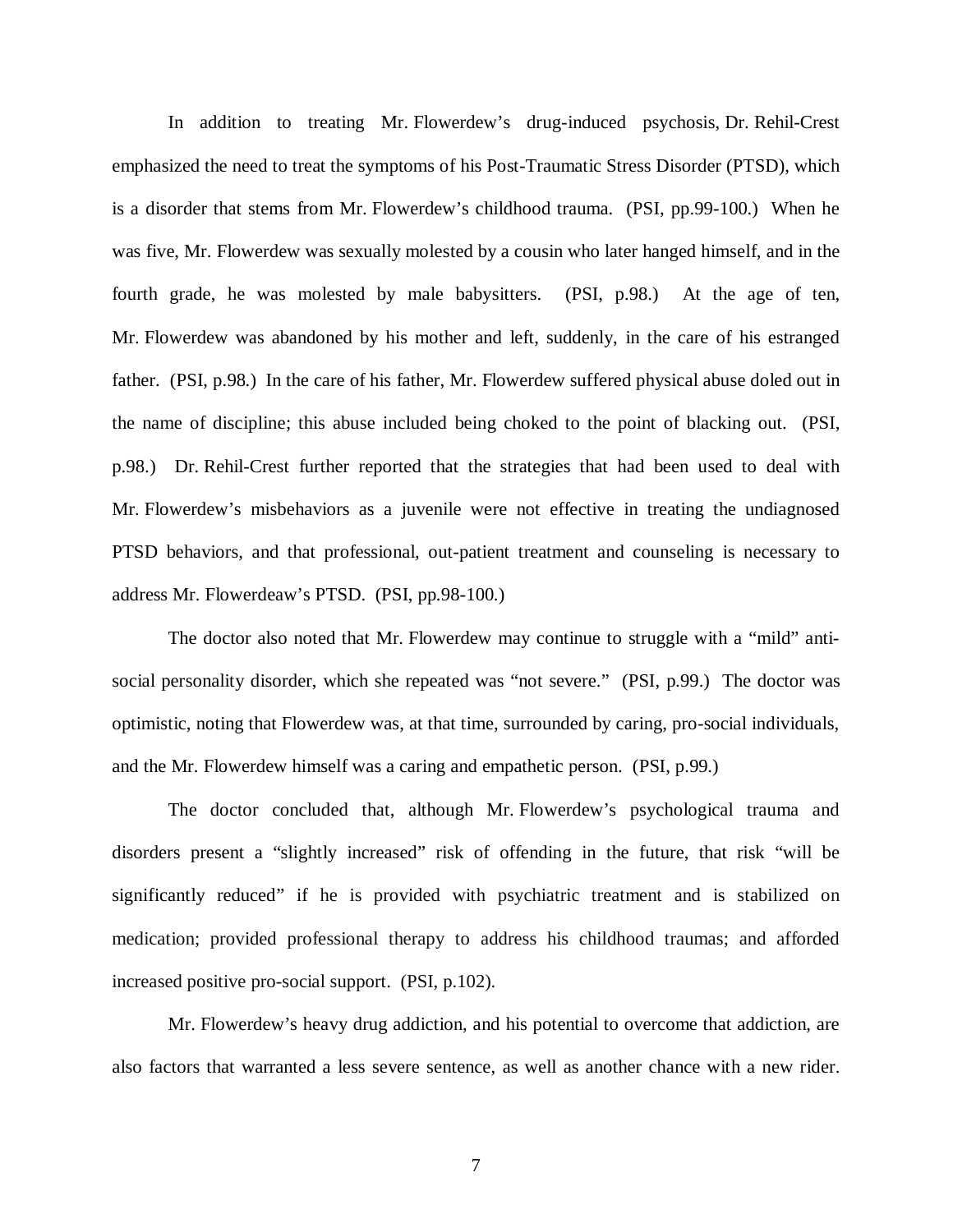Mr. Flowerdew's addictions began at the age of thirteen when he started smoking, and he was a habitual marijuana user by the time he was fourteen. (PSI, p.17). He began drinking heavily, and sought treatment for that addiction in the past, but recovery for him has remained elusive. (PSI, p.21.) During the period leading up to the instant offenses, Mr. Flowerdew was drinking heavily, and also using meth. (PSI, p.10.)

However, as he explained to the presentence writer, and directly to the district court at sentencing, Mr. Flowerdew has new-found purpose and strength through his religion. (PSI, p.22.) In connection with his Rule 35 motion, he presented the district court a letter from Tiffany Coulton attesting to Mr. Flowerdew's good, Christian character when he is not in the grip of drugs. (R., p.314.) In his own heart-felt letter to the court, Mr. Flowerdew acknowledged that he alone made the poor choices to use drugs and to associate with bad influences, and he showed sincere remorse for the harm his conduct had caused others. (R., pp.311-12.)

In view of these circumstances, the district court should have granted Mr. Flowerdew the opportunity to participate in a rider program, where his progress, treatment, and potential for rehabilitation could be evaluated in a controlled setting, so that he could demonstrate his suitability for probation. The district court also should have granted a reduction of the fixed portions of Mr. Flowerdew's sentences, to two years' fixed on each count, so that he could obtain the medical treatment and psychological counseling services he so clearly and desperately needs. The district court's refusal to do either was unreasonable, representing an abuse of its sentencing discretion.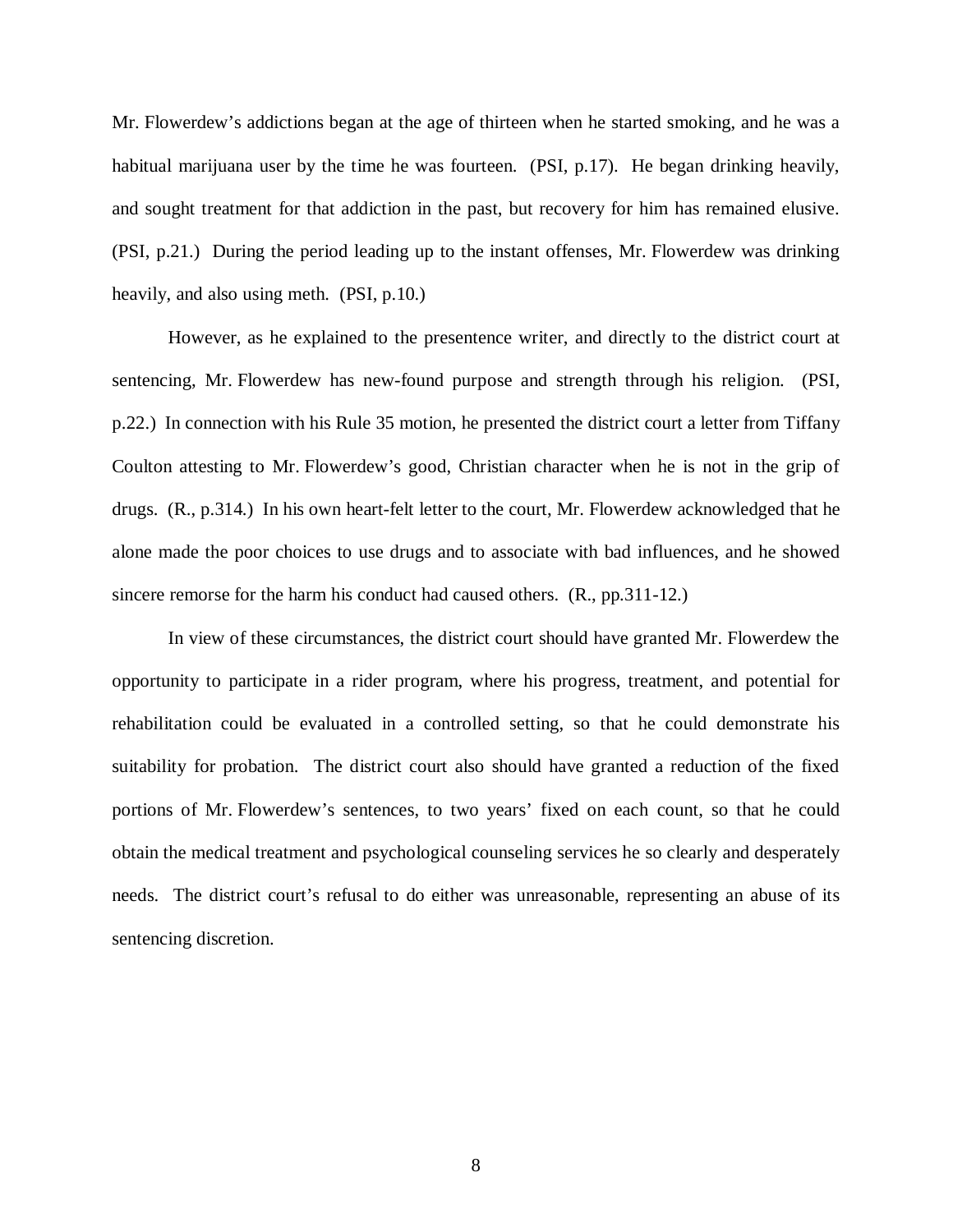## **CONCLUSION**

Mr. Flowerdew respectfully requests that this Court vacate his sentences and remand his cases to the district court with directions that the district court retain jurisdiction, or else reduce the fixed portion of his sentences.

DATED this 24<sup>th</sup> day of July, 2018.

/s/ Kimberly A. Coster KIMBERLY A. COSTER Deputy State Appellate Public Defender